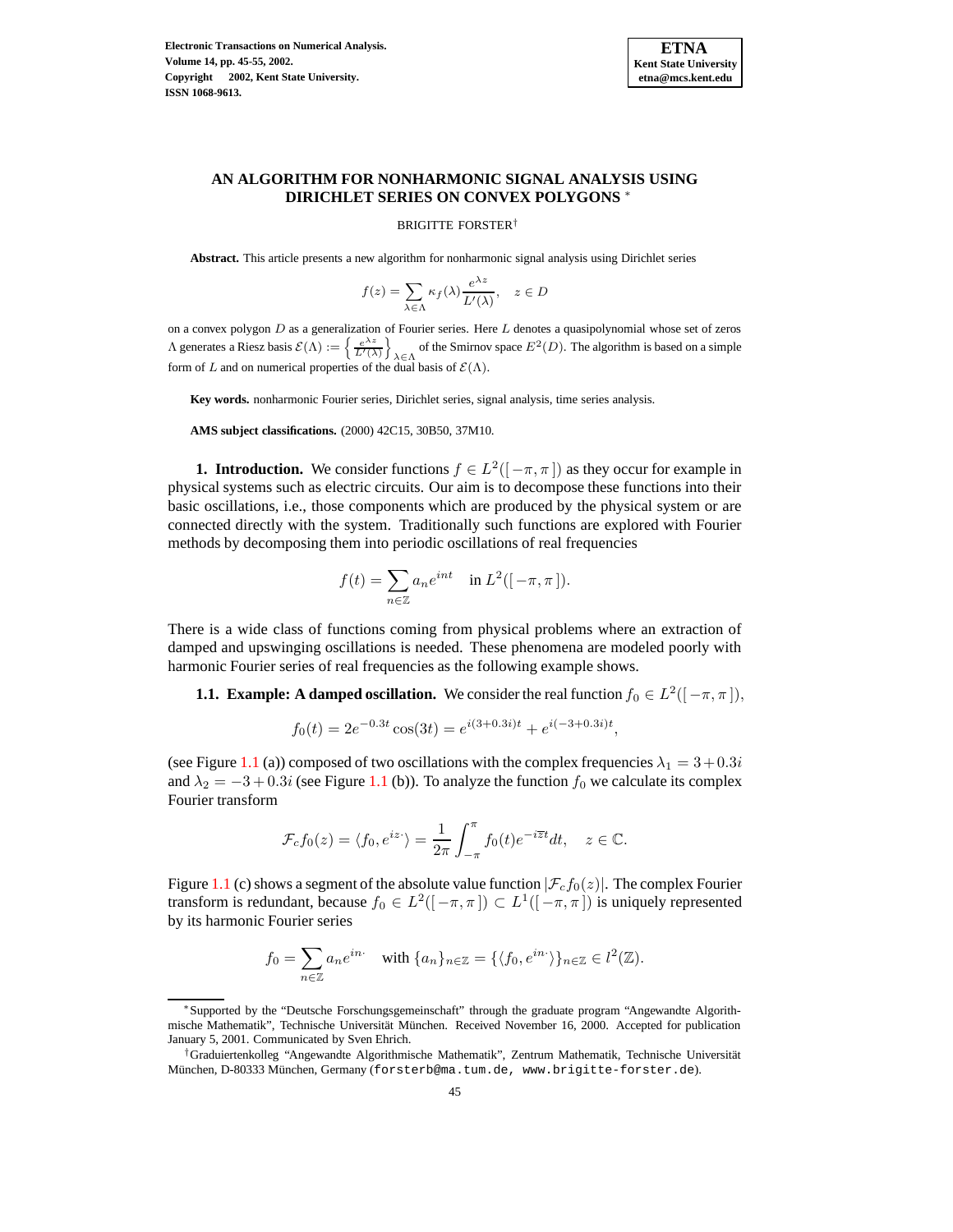

FIG. 1.1. *(a) The damped cosine function* f<sup>0</sup> *with complex frequencies (b), (c) the absolute value of its complex* Fourier transform, (d) the absolute value of its real Fourier transform and (e) the absolute value of the coefficients *of its harmonic Fourier expansion.*

Figure [1.1](#page-9-0) (d) shows the absolute value of the coefficients  $\{a_n\}_{n\in\mathbb{R}}$ . We see clearly the bad localization of the spectrum. For a good approximation with a partial harmonic Fourier sum in  $L^2([-\pi,\pi])$  we have to use many coefficients  $a_n, n \in \mathbb{N}$  (see (e)). But even the canonical embedding  $f \in L^2([-\pi,\pi]) \subset L^2([-\mathcal{A},\mathcal{A}])$  with  $\mathcal{A} > \pi$  and  $\text{supp}(f) = [-\pi,\pi]$  and the choice of another harmonic Fourier basis in  $L^2([-A, A])$  does not do better.

<span id="page-1-0"></span>**1.2. Assumptions.** In many physical applications the interest lies in an interpretable basis decomposition. For the signal  $f$  in Example [1.1](#page-0-0) the orthonormal Fourier basis decomposition gives no apparent information on the damping of  $f$ . To avoid this problem we start with the following general setting: Consider oscillations of the form

$$
(1.1)\qquad \qquad \rho e^{izt} = |\rho|e^{i\varphi}e^{ixt}e^{-yt},
$$

where  $\rho = |\rho|e^{i\varphi} \in \mathbb{C}, \varphi \in \mathbb{R}$  and  $z = x + iy \in \mathbb{C}, x, y \in \mathbb{R}$ . The four parameters can be interpreted in physics in the following way:  $|\rho|$  as amplitude,  $\varphi$  as phase, x as real frequency of the oscillation and  $y$  as damping.

Further, in most application problems we can assume preliminary knowledge of frequencies contained or expected in the physical system. So, let  $f$  contain the frequencies  $\lambda_1, \ldots, \lambda_N \in \mathbb{C}.$ 

Hence, our aim is to construct:

1. an adapted analyzing Riesz basis  $\mathcal{E}(\Lambda) = \{e^{i\lambda t}\}_{\lambda \in \Lambda \subset \mathbb{C}}$  of complex exponentials

2. that contains the assumed frequencies  $\lambda_1, \dots, \lambda_N$  via the exponentials

$$
e^{i\lambda_1 t}, \dots, e^{i\lambda_N t} \in \mathcal{E}(\Lambda)
$$

such that

3. we can represent  $f$  as a nonharmonic Fourier series

$$
f = \sum_{\lambda \in \Lambda \subset \mathbb{C}} c_{\lambda} e^{i\lambda} \quad \text{in } L^2([-\pi, \pi]),
$$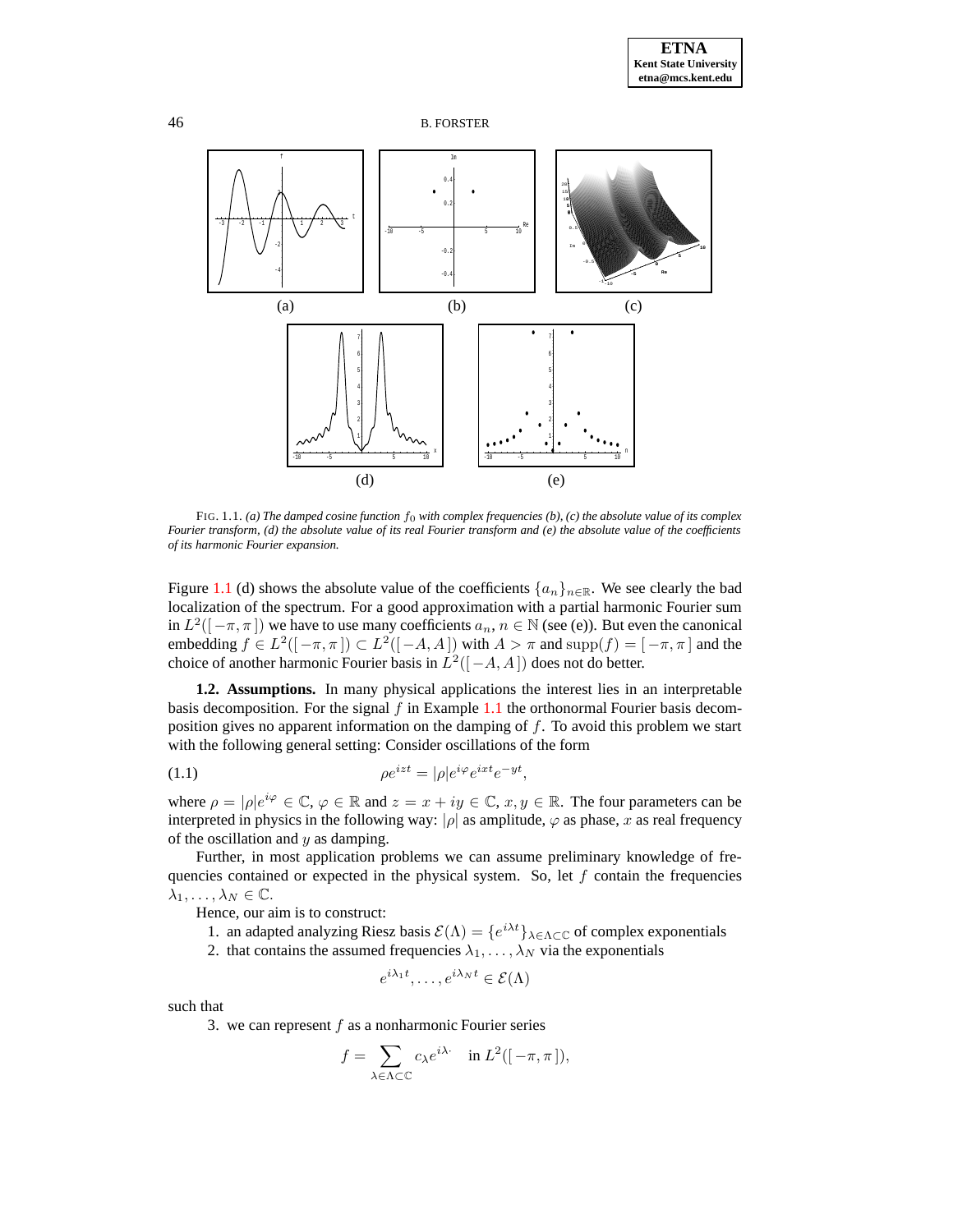.

### DIRICHLET SERIES ON CONVEX POLYGONS 47

where the coefficients  $c_{\lambda} = \langle f, \psi_{\lambda} \rangle$  can be easily calculated numerically. (Here  $\{\psi_{\lambda}\}_{\lambda \in \Lambda}$ denotes the dual basis corresponding to  $\mathcal{E}(\Lambda)$ .)

For the construction of an appropriate algorithm we consider a much more general setting, i.e., functions on convex polygons. We use the results known in the general case for the special case of the interval and show that this leads to an elegant algorithm in nonharmonic Fourier analysis also in the case of real frequencies.

<span id="page-2-5"></span><span id="page-2-2"></span>**2. Harmonic Fourier analysis.** The traditional tools for signal analysis are the Fourier transform and the sampling theorem of Shannon, Whittaker and Kotel'nikov. The connection between these two well-known mappings gives the celebrated Paley–Wiener theorem. In this section we mention all three Theorems for comparison with Section [3.](#page-2-0)

THEOREM 2.1 (Fourier transform). *The Fourier transform*

$$
\mathcal{F}: L^2([-\pi,\pi]) \to l^2(\mathbb{Z}),\ f \mapsto \{\widehat{f}(n)\}_{n \in \mathbb{Z}},
$$

*where*

$$
\widehat{f}(n) = \frac{1}{2\pi} \int_{-\pi}^{\pi} f(x) \overline{e^{inx}} \, dx
$$

*is an isometrical isomorphism. The inverse operator is given by*

$$
\mathcal{F}^{-1}: l^2(\mathbb{Z}) \to L^2([-\pi,\pi]), \ \{\widehat{f}(n)\}_{n \in \mathbb{Z}} \mapsto f = \sum_{n \in \mathbb{Z}} \widehat{f}(n)e^{in\cdot}
$$

<span id="page-2-3"></span>**THEOREM 2.2 (Paley–Wiener).** Let  $B_{\pi}^2$  denote the Bernstein space which consists of *all entire functions of exponential type at most* π *that are square-integrable on the real axis. Then the mapping*

$$
PW: L^{2}([-\pi,\pi]) \to B_{\pi}^{2}, \ f(t) \mapsto F(z) = \frac{1}{2\pi} \int_{-\pi}^{\pi} f(t) \overline{e^{izt}} dt
$$

<span id="page-2-4"></span>*is an isometrical isomorphism.*

THEOREM 2.3 (Sampling theorem of Shannon, Whittaker and Kotel'nikov). *Any function*  $F$  *in the Bernstein space*  $B^2_{\pi}$  *can be recovered from a countable number of sampling points by the isometrical isomorphism*

$$
T: l^2(\mathbb{Z}) \to B^2_{\pi}, \{F(n)\}_{n \in \mathbb{Z}} \mapsto F(z),
$$

*where*

<span id="page-2-1"></span>(2.1) 
$$
F(z) = \sum_{n \in \mathbb{Z}} F(n) \frac{\sin(\pi(z - n))}{\pi(z - n)} = \sin(\pi z) \sum_{n \in \mathbb{Z}} F(n) \frac{(-1)^n}{\pi(z - n)}.
$$

*The series [\(2.1\)](#page-2-1) is called* cardinal series*.*

These three isometries form the commutative diagram in Figure [3.3](#page-6-0) (a).

<span id="page-2-0"></span>**3. Generalizations: Irregular sampling and convex polygons.** We give two generalizations of this commutative diagram: First, we look for sampling sequences other than  $\mathbb{Z}$ , and second, the interval  $[-A, A]$  will be generalized to convex polygons  $D \subset \mathbb{C}$ . We will later use the results known for irregular sampling on convex polygons for the construction of our algorithm.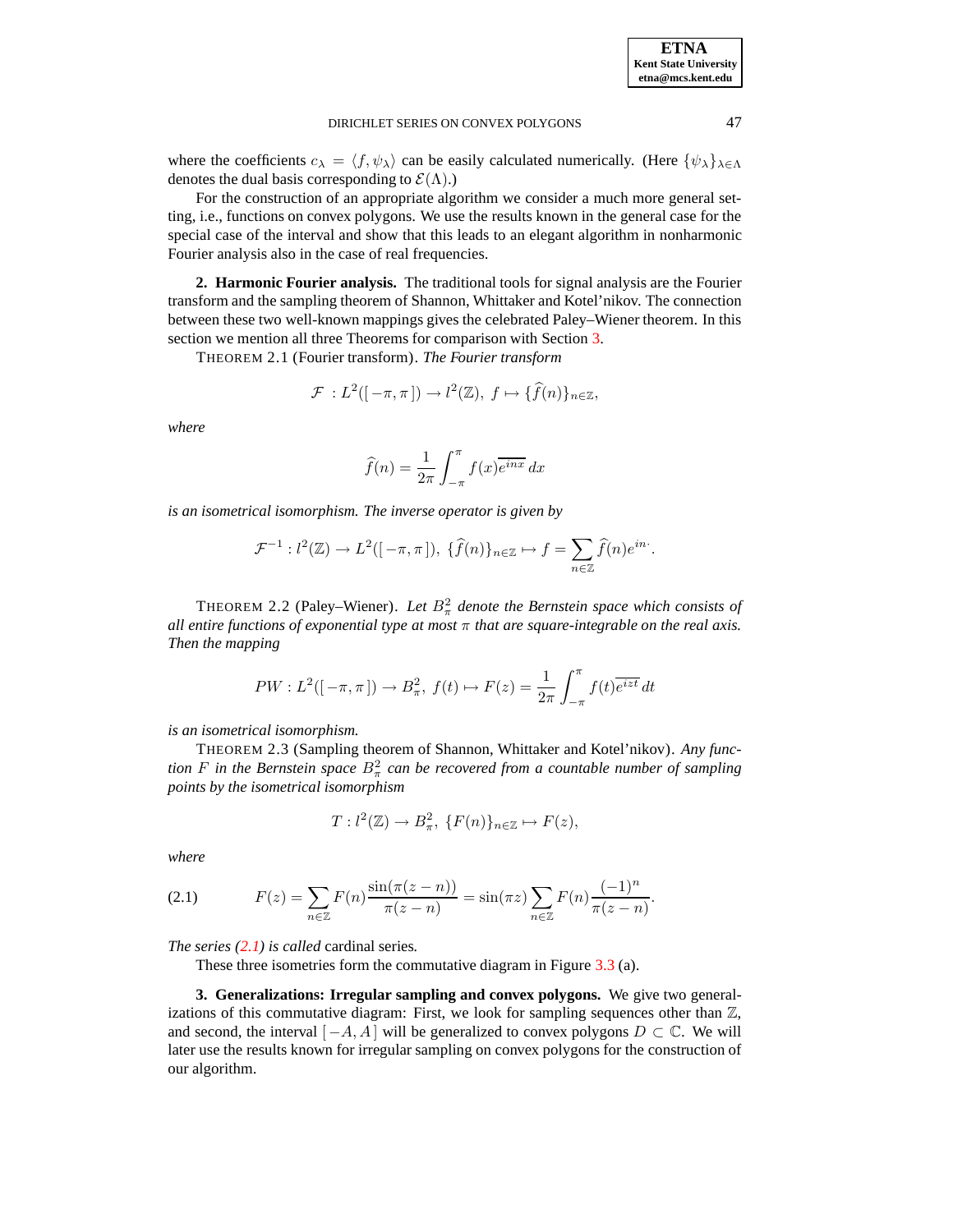<span id="page-3-1"></span>**3.1. From regular to irregular sampling.** Looking at the cardinal series [\(2.1\)](#page-2-1) the following questions arise: Is it necessary to sample entire functions at real and equidistant nodes? Can we also choose nodes in the complex plane? There are many references on irregular sampling, see for example  $[1, 2, 7, 8]$  $[1, 2, 7, 8]$  $[1, 2, 7, 8]$  $[1, 2, 7, 8]$  $[1, 2, 7, 8]$  $[1, 2, 7, 8]$  $[1, 2, 7, 8]$ . We restrict ourselves to sampling sequences that are zeros of sine type functions. They provide a Lagrange interpolation formula as in [\(2.1\)](#page-2-1). As we will see later, for every finite set  $\{\lambda_1, \dots, \lambda_N\}$  of fixed complex numbers there exists a sine type function S with  $S(\lambda_k) = 0$  for all  $k = 1, ..., N$ .

DEFINITION 3.1. [\[4\]](#page-10-4) An entire function  $S(z)$  of exponential type A is called sine type A function *if and only if, for some positive constants* c, C *and* K *we have*

$$
c \cdot e^{A|\Im z|} \le |S(z)| \le C \cdot e^{A|\Im z|} \quad \text{whenever } |\Im z| > K.
$$

For sine type functions the following Theorem is valid:

<span id="page-3-0"></span>THEOREM 3.2 (Levin, Golovin). *[\[4\]](#page-10-4) Let* S(z) *be a sine type* A *function with separated sequence of zeros*  $\Lambda = {\lambda_n}_{n \in \mathbb{Z}}$ *, i.e.,*  $\inf_{k \neq j} |\lambda_j - \lambda_k| > 0$ *. The zeros,*  $\lambda_n$ *, are numbered in increasing order of their real parts.*

Then the interpolation series  $F(z)=\sum_{n\in\mathbb{Z}}F(\lambda_n)\frac{S(\lambda_n)}{S'(\lambda_n)(z-\lambda_n)}$  defines an isomorphism

$$
T_S: l^2(\Lambda) \to B^2_{\pi}, \{F(\lambda_n)\}_{n \in \mathbb{Z}} \mapsto F(z).
$$

*Furthermore the system of exponential functions*  $\mathcal{E}(\Lambda) = \{e^{i\lambda_n}\}_{{n \in \mathbb{Z}}}$  *is a Riesz basis of*  $L^2([-A, A]).$ 

We denote the analogue to the Fourier transform with respect to this Riesz basis by

$$
\mathcal{F}_{\Lambda}: L^2([-\pi,\pi]) \to l^2(\Lambda), f \mapsto {\{\langle f,\psi_{\lambda_n}\rangle\}_{n \in \mathbb{Z}}},
$$

where  $\{\psi_{\lambda_n}\}_{n\in\mathbb{Z}}$  denotes the Riesz basis dual to  $\mathcal{E}(\Lambda) = \{e^{i\lambda_n}\}_{n\in\mathbb{Z}}$ . The inverse operator is given by

$$
\mathcal{F}_{\Lambda}^{-1}:l^2(\Lambda)\to L^2([-\pi,\pi]),\;\{c_n\}_{n\in\mathbb{Z}}\mapsto f=\sum_{n\in\mathbb{Z}}c_ne^{i\lambda_n}.
$$

<span id="page-3-2"></span>Hence the commutative diagram of Figure [3.3](#page-6-0) (a) can be extended to Figure [3.3](#page-6-0) (b).

**3.2. From the interval to convex polygons.** In this section we examine the domain extension of the interval  $[-\pi, \pi]$  to a convex polygon D. Let  $D \subset \mathbb{C}$  be an open convex polygon that contains the origin of the complex plane. Let  $a_1, \ldots, a_N, N \geq 3$ , be the vertices of D and  $N_j$  normals on the sides of D. The angles between  $N_j$  and the positive real axis are denoted by  $\theta_j$  (see Figure [3.1\)](#page-9-0).

We define the following spaces generalizing  $L^2([-\pi,\pi])$  respectively  $B^2_{\pi}$  to the domain D: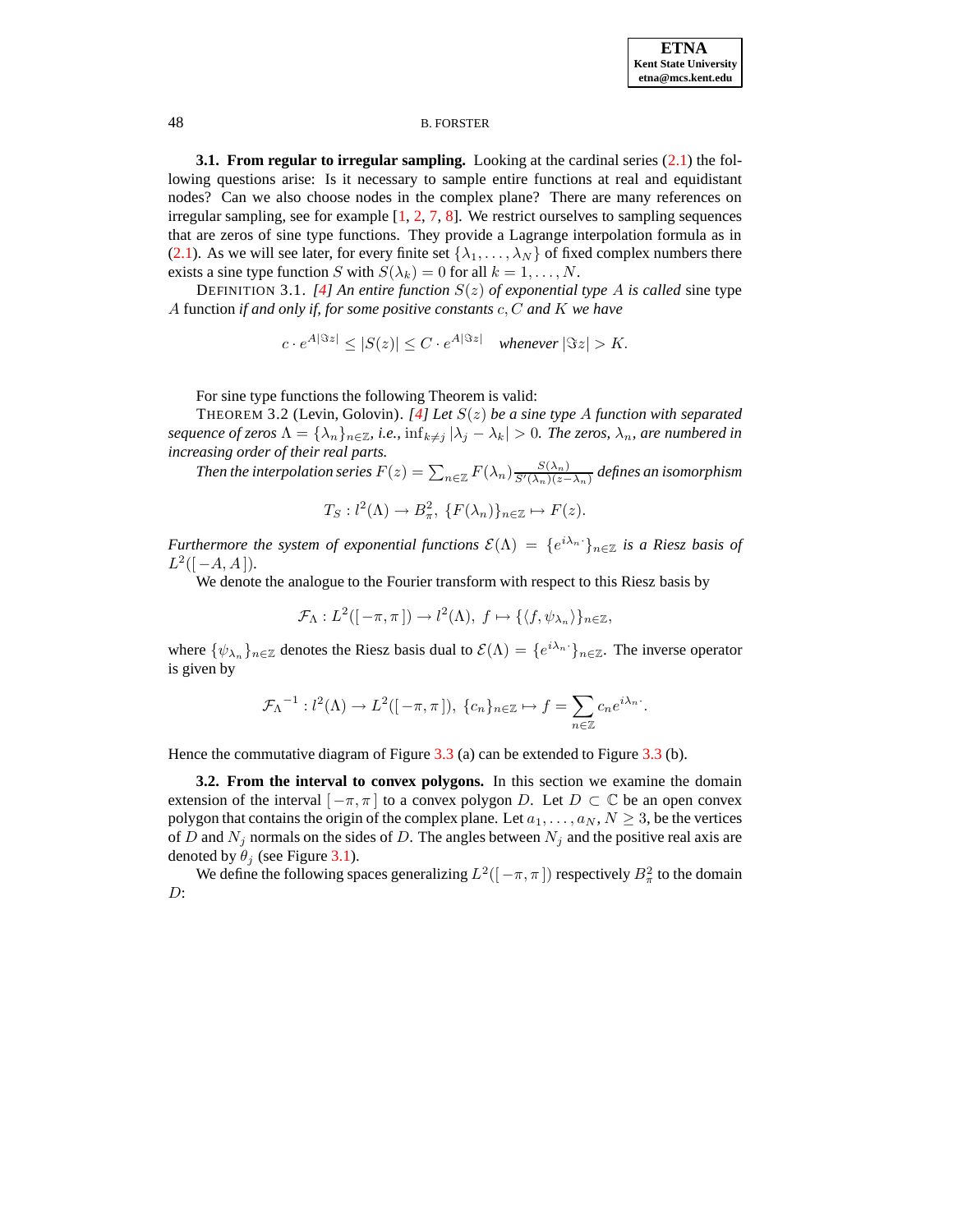

FIG. 3.1. *Prototype of the considered convex polygon.*

DEFINITION 3.3.

1. Let  $E_2(D)$  be the space of all functions f holomorphic in D and square-integrable *on the boundary* ∂D *of* D *with norm*

$$
||f||_{E_2(D)} = \left(\int_{\partial D} |f(z)|^2 |dz|\right)^{\frac{1}{2}}.
$$

*Then*  $E_2(D)$  *is a separable Hilbert space and is called* Smirnov space.

2. *[\[4\]](#page-10-4) We denote by* B<sup>2</sup> <sup>D</sup> *the space of all entire functions* F *of exponential type with finite norm*

$$
||F||_{2,D} := \sup_{0 \le \theta \le 2\pi} \left\{ \int_0^\infty |F(re^{i\theta})|^2 e^{-2rk_D(\theta)} dr \right\}^{\frac{1}{2}}.
$$

*Here*  $k_D$  *is the supporting function*  $k_D(\theta) := \max_{z \in \overline{D}} (z \cdot e^{-i\theta})$  *of* D. Let  $\Pi_j(K)$  be a K-halfstrip in direction  $\theta_j$ ,

$$
\Pi_j(K) := \{ z \mid \Re(ze^{-i\theta_j}) > 0, \, |\Im(ze^{-i\theta_j})| < K \},
$$

and  $D_K := \bigcup_{j=1}^N \Pi_j(K)$  be the  $D_K$ -star (see Figure [3.2\)](#page-4-0).



<span id="page-4-0"></span>FIG. 3.2. The  $D_K$ -star of a convex polygon.

For convex polygons the definition of sine type functions is adapted as follows: DEFINITION 3.4. [\[4\]](#page-10-4) An entire function  $S(z)$  of exponential type is of sine type D if *there exist positive constants* c*,* C *and* K *such that*

$$
c \cdot e^{H_D(z)} \le |S(z)| \le C \cdot e^{H_D(z)}
$$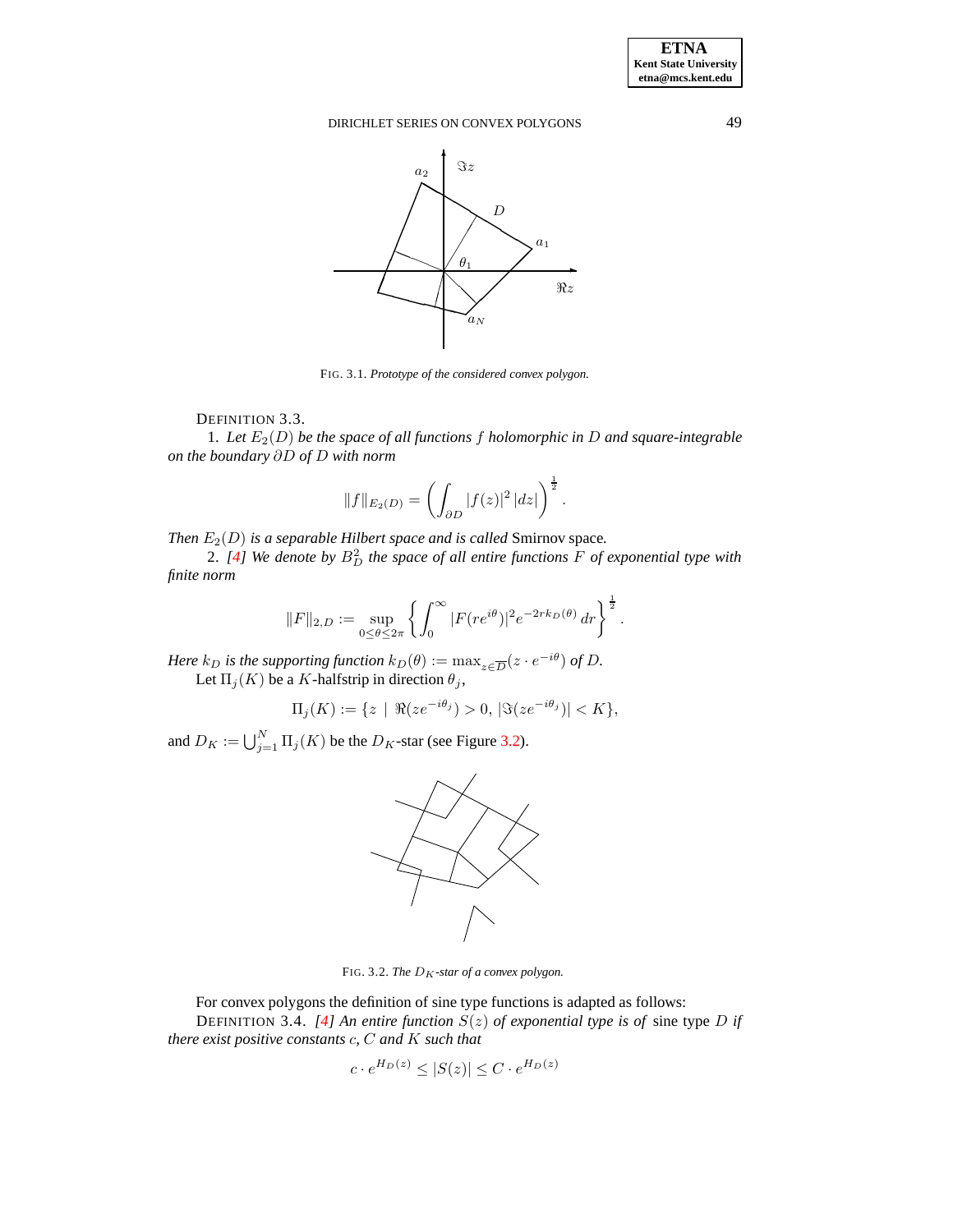*for all*  $z \in \mathbb{C} \setminus D_K$ . Here  $H_D(z) := |z| \cdot k_D(\arg z)$  *is the Minkovski function.* 

With this generalization we obtain the following extension of Theorem [3.2:](#page-3-0)

THEOREM 3.5. *[\[4\]](#page-10-4) Let*  $S(z)$  *be of sine type D* and  $\Lambda = {\lambda_n}_{n \in \mathbb{Z}}$  *be its separated zeros, i.e.,*  $|\lambda_j - \lambda_k| > q > 0$  *for all*  $\lambda_j \neq \lambda_k$ *. Then the interpolation series* 

$$
F(z) = S(z) \sum_{\lambda \in \Lambda} F(\lambda) \frac{e^{H_D(\lambda)}}{S'(\lambda)(z - \lambda)}
$$

*converges absolutely, pointwise and in the*  $L^2$ *-norm for every*  $F \in B_D^2$ *. It defines a topological isomorphism*

$$
T_S: l^2(\Lambda) \to B_D^2, \{F(\lambda)\}_{\lambda \in \Lambda} \mapsto F(z).
$$

*The set*  $\mathcal{E}(\Lambda) := \{e^{\lambda \cdot \cdot} e^{-H_D(\lambda)}\}_{\lambda \in \Lambda}$  *forms a Riesz basis of*  $E_2(D)$ *.* 

This leads to the following extensions of Theorems [2.1,](#page-2-2) [2.2](#page-2-3) and [2.3:](#page-2-4)

1. Fourier type theorem.

$$
\mathcal{F}_S : E_2(D) \to l^2(\Lambda), \ f \mapsto \{\kappa_f(\lambda)\}_{\lambda \in \Lambda}
$$

with

$$
\kappa_f(\lambda) = \int_{\partial D} f(z) \overline{B\left(\frac{e^{H(\lambda)}S(\cdot)}{S'(\lambda)(\cdot - \lambda)}\right)(z)} dz,
$$

where B denotes the Borel-Transform of an entire function of exponential type for all  $z \notin D^*$ 

$$
BF(z) = \int_0^{\infty e^{i\theta}} F(t)e^{-zt} dt.
$$

Here  $D^*$  denotes the complex conjugated polygon and the integration can be taken over each line from 0 to infinity,  $\theta \in [0, 2\pi]$ .

2. Paley–Wiener type theorem.

$$
PW_D : E_2(D) \to B_D^2, \ f(t) \mapsto F(z) = \frac{1}{2\pi i} \int_{\partial D} f(t) \overline{e^{zt}} \, dt.
$$

3. Sampling theorem.

$$
T_S: l^2(\Lambda) \to B_D^2, \{F(\lambda)\}_{\lambda \in \Lambda} \mapsto F(z) = S(z) \sum_{\lambda \in \Lambda} F(\lambda) \frac{e^{H_D(\lambda)}}{S'(\lambda)(z - \lambda)}.
$$

Figure [3.3](#page-6-0) shows the extension of the three isomorphisms of  $\S2$  $\S2$  with sine type functions to irregular sampling in  $\S 3.1$  $\S 3.1$  and to convex polygons.

**4. Quasipolynomials and Dirichlet series.** We consider quasipolynomials

$$
L(z) = \sum_{k=1}^{N} d_k e^{a_k z}
$$

as a special class of sine type D functions. For quasipolynomials the set of zeros  $\Lambda$  is approximately known. The following theorem characterizes the set of zeros. For an example see Figure [4.1.](#page-9-0)

<span id="page-5-0"></span>**THEOREM 4.1.** [\[3\]](#page-10-5) The zeros  $\lambda_n^{(j)}$  of the quasipolynomial  $L(z)$ —apart from finitely *many denoted* by  $\{\lambda_n\}_{n=1,\dots,n_0}$  *and located in a neighborhood of the origin—are simple and*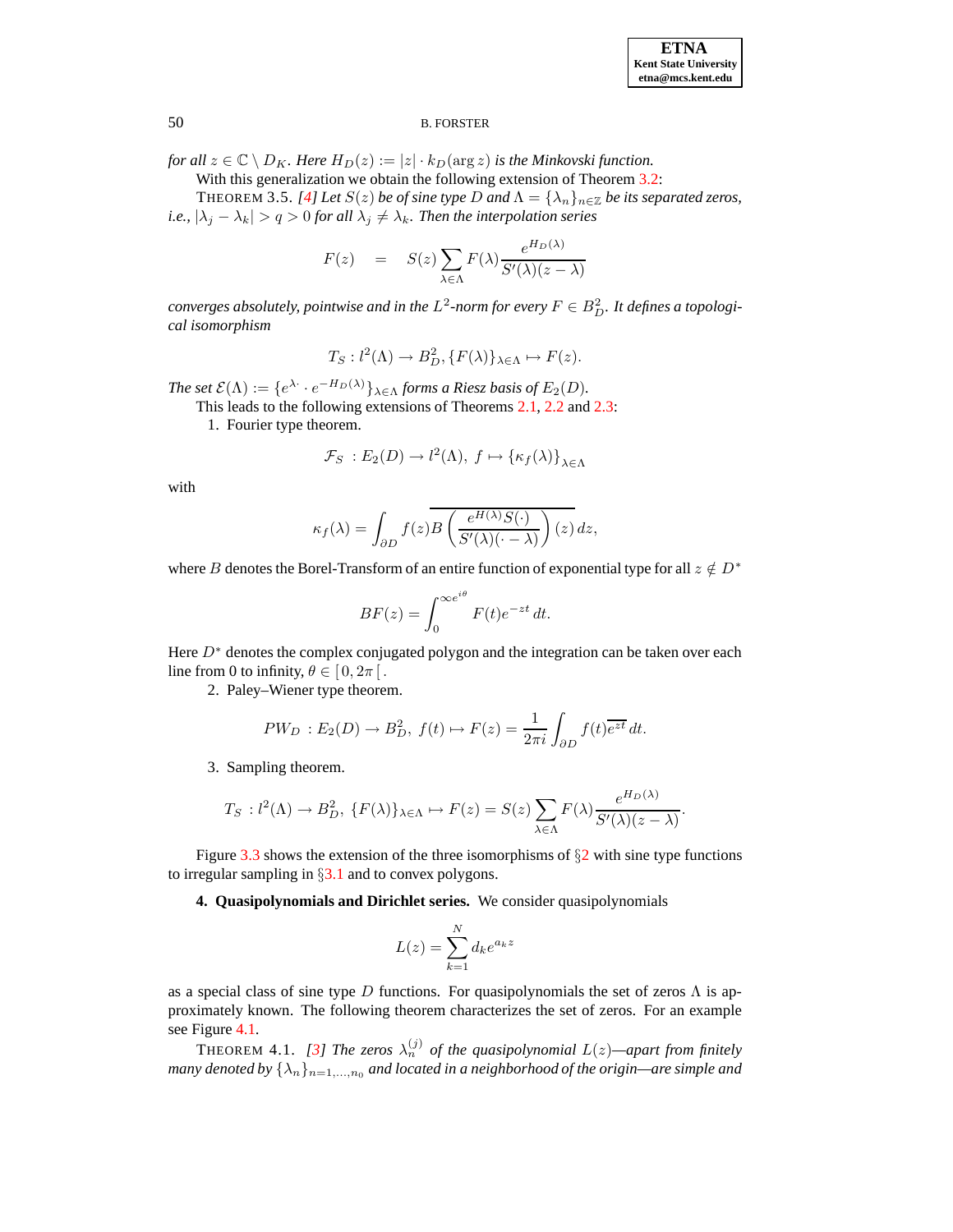



<span id="page-6-0"></span>FIG. 3.3. *(a) shows the commutative diagram consisting of the isometries in Theorems [2.1,](#page-2-2) [2.2](#page-2-3) and [2.3.](#page-2-4) (b)* With sine type functions the diagram can be extended to irregular sampling. (c) The domain is changed from an *interval to a convex polygon.*

*have the form*

$$
\lambda_n^{(j)} = \frac{2\pi n i}{a_{j+1} - a_j} + q_j e^{i\beta_j} + \delta_n^{(j)},
$$

*where*  $e^{q_j (a_{j+1} - a_j) e^{i \beta_j}} = -\frac{d_j}{d_j}$  $\frac{d_j}{d_{j+1}}$  and  $|\delta_n^{(j)}| \leq e^{-cn}.$  Hence, the set of zeros  $\Lambda$  of  $L(z)$  consist *of*  $\{\lambda_n\}_{n=1,...,n_0}$  *and* N *sequences*  $\{\lambda_n^{(j)}\}_{n=n(j),n(j)+1,...}$ ,  $j = 1,...,N$ :

$$
\Lambda = \{\lambda_n\}_{n=1,...,n_0} \cup \left( \bigcup_{j=1}^N \{\lambda_n^{(j)}\}_{n=n(j),n(j)+1,...} \right).
$$

For the sequence of zeros  $\Lambda$  of the quasipolynomial  $L$  the family of complex exponentials  $\mathcal{E}(\Lambda) = \{e^{\lambda} \cdot \}_{\lambda \in \Lambda}$  forms a Riesz basis of the Smirnov space  $E_2(D)$ . Furthermore, there are explicit formulas for the dual basis:

$$
\psi_{\lambda} = -e^{\lambda \cdot} \int_0^t \sum_{k=1}^N d_k \frac{1}{\xi - a_k} \cdot e^{\lambda \cdot} d\xi, \quad \lambda \in \Lambda.
$$

Hence the Fourier type theorem of subsection [3.2](#page-3-2) now has the following explicit form:

$$
\mathcal{F}_L : E_2(D) \to l^2(\Lambda), f \mapsto \left\{ \frac{\kappa_f(\lambda)}{L'(\lambda)} \right\}_{\lambda \in \Lambda}
$$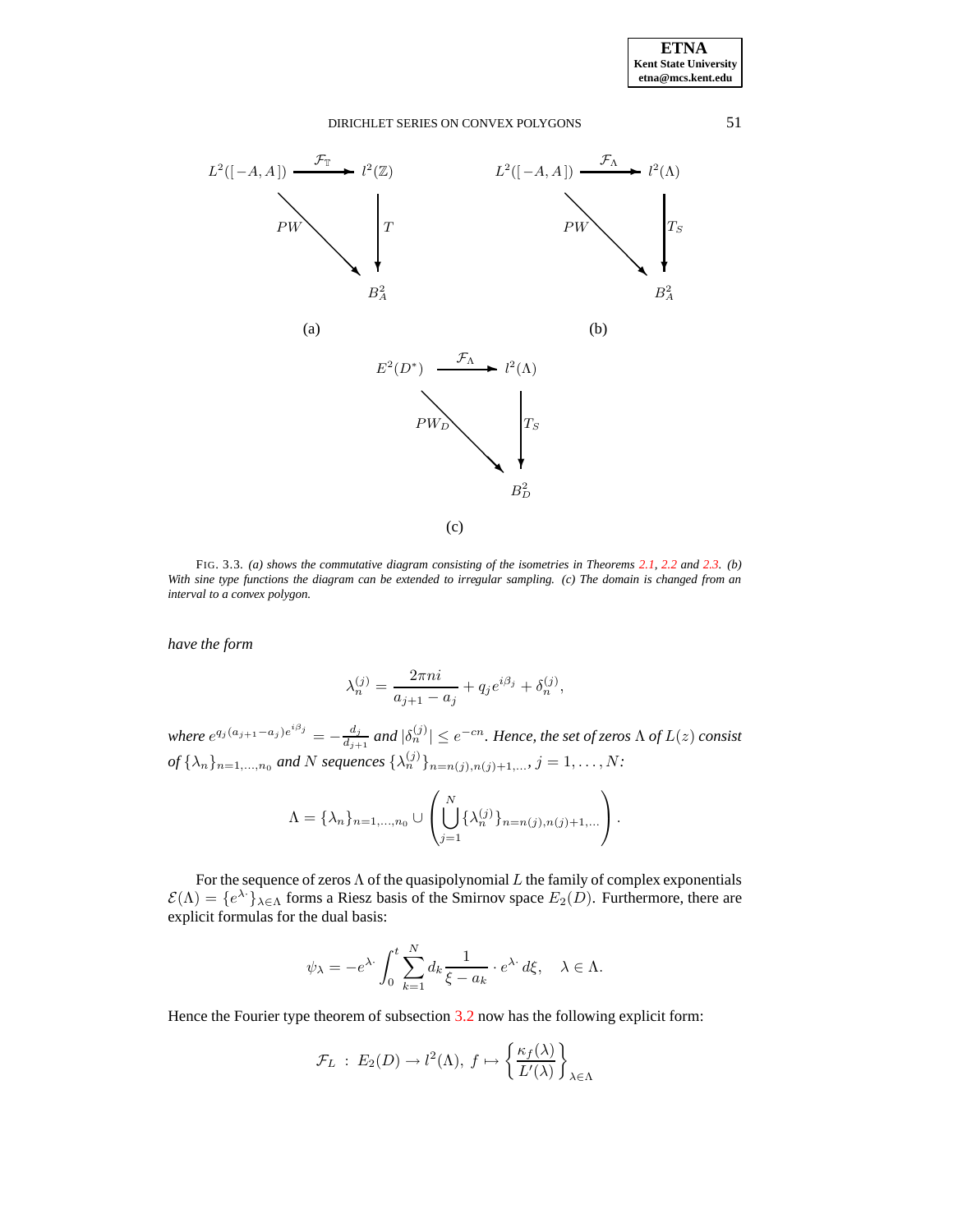

FIG. 4.1. *The quasipolynomial*  $L(z) = \sum_{k=1}^{3} e^{a_k z}$  to the triangle with vertices  $a_1 = 1 + i$ ,  $a_2 = -1$  and a<sup>3</sup> = 1 − i *is a sine type function with zeros located in small neighborhoods of the points denoted.*

with

$$
\kappa_f(\lambda) = \sum_{k=1}^N d_k \, e^{a_k \lambda} \, \int_{a_j}^{a_k} f(z) e^{-\lambda z} dz,
$$

where  $a_j$  is an arbitrary, but fixed vertex of D. The inverse mapping

$$
\mathcal{F}_L^{-1} : l^2(\Lambda) \to E_2(D), \left\{ \frac{\kappa_f(\lambda)}{L'(\lambda)} \right\}_{\lambda \in \Lambda} \mapsto f(z)
$$

leads to so-called Dirichlet series

$$
f(z) = \sum_{\lambda \in \Lambda} \kappa_f(\lambda) \frac{e^{\lambda z}}{L'(\lambda)}.
$$

**5. Generalized Jackson theorems.** In the previousthree paragraphs we saw that Dirichlet series are a special case of the extension of harmonic analysis on the interval to nonharmonic analysis on convex polygons. Hence it is natural to ask if Jackson type theorems are valid for Dirichlet series. This question can be answered positively for the norm of uniform convergence as well as for the  $L^p$ -norm and for first moduli of smoothness. Jackson type theorems are also true for moduli of higher order in the uniform norm. For the  $L^p$ -norm,  $1 < p < \infty$ , this is an open problem. Here we will restrict ourselves to first moduli and the uniform norm.

DEFINITION 5.1. Let  $AC(\overline{D})$  denote the space of all  $f \in C(\partial D)$ , that are holomorphic *in* D*. Endowed with the norm*

$$
||f||_{AC(\overline{D})} := \sup_{z \in \partial D} |f(z)|,
$$

 $AC(\overline{D})$  *becomes a Banach space. Let*  $\omega$  *be a first modulus of continuity, i.e.,*  $\omega(h)$  *is defined for*  $h > 0$ , *nondecreasing, semiadditive and*  $\lim_{h \to 0+} \omega(h) = 0$ *. We denote by*  $AW^rH^\omega(\overline{D})$ *the* class of all  $f \in AC(\overline{D})$  *with the condition that for all*  $z_1, z_2 \in \mathbb{C}$  *the following estimate is true:*

$$
|f^{(r)}(z_1) - f^{(r)}(z_2)| \le c \cdot \omega(|z_1 - z_2|).
$$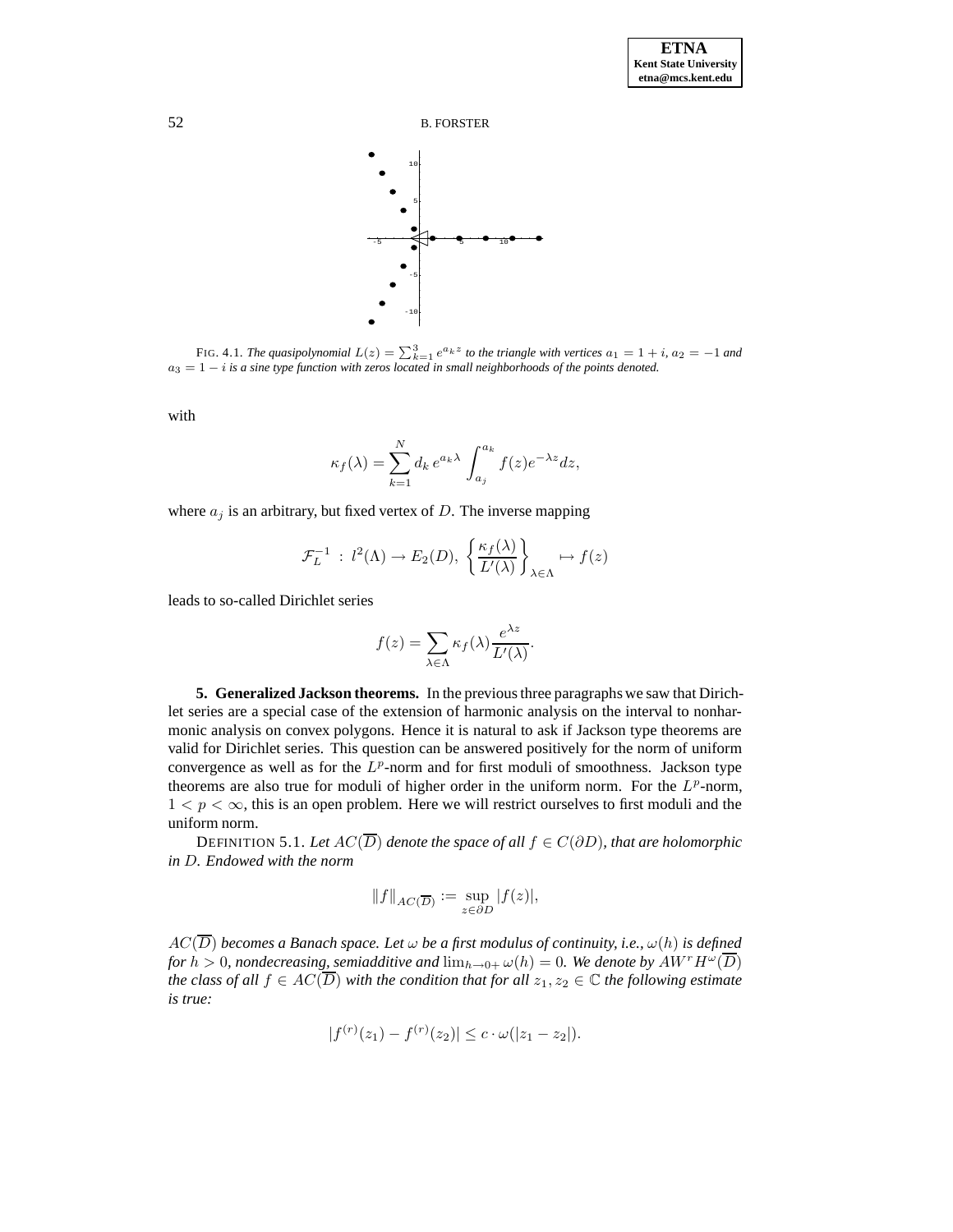Let 
$$
n = (n(1), \ldots, n(N)) \in \mathbb{N}^N
$$
 and  $r \in \mathbb{N}_0$ . Then

$$
P_{n,r}(z) = \sum_{m=1}^{m_0} \kappa_f(\lambda_m) \frac{e^{\lambda_m z}}{L'(\lambda_m)} + \sum_{j=1}^{N} \sum_{m=m(j)}^{n'_j} (1 - \xi_{j,m}^{r+1}) \kappa_f(\lambda_m^{(j)}) \frac{e^{\lambda_m^{(j)} z}}{L'(\lambda_m^{(j)})}
$$

denotes the Jackson  $(n, r)$  quasipolynomial. Here  $n'_j = 2 \left\lfloor \frac{n_j - 1}{2} \right\rfloor$ 2  $\left| \right.$  and  $\xi_{j,m} = 1 - J_{j,m}$  with

$$
\frac{3}{2n_j(2n_j^2+1)} \left( \frac{\sin(n_j t/2)}{\sin(t/2)} \right)^4 = \frac{J_{j,0}}{2} + \sum_{m=1}^{n'_j} J_{j,m} \cos(mt).
$$

The following Jackson type theorem is due to Y. I. Mel'nik:

THEOREM 5.2 (Mel'nik). *[\[6\]](#page-10-6) Let the modulus of continuity*  $\omega$  *satisfy the Zygmund condition*

$$
\int_0^h \frac{\omega(t)}{t} dt + h \int_h^{2\pi} \frac{\omega(t)}{t^2} dt \le A \cdot \omega(h)
$$

*for some positive constant* A*. Then (i) and (ii) are equivalent: (i)*  $\hat{f}$  ∈  $AW^rH^\omega(\overline{D})$  *satisfies the conditions* 

$$
\sum_{k=1}^{N} d_k f^{(s)}(a_k) = 0, \quad 0 \le s \le r.
$$

*(ii) There is a sequence of Jackson*  $(n, r)$  *quasipolynomials*  $\{P_{n,r}\}_n$  *where*  $n = (n(1), \ldots, n(N)) \in$  $\mathbb{Z}^n$ , and a positive constant  $A_1$  with

$$
||f - P_{n,r}||_{AC(\overline{D})} \leq A_1 \cdot \sum_{k=1}^N \frac{1}{(n(k))^r} \cdot \omega\left(\frac{1}{n(k)}\right).
$$

In the proof, the connection between Leont'ev coefficients  $\kappa_f(\lambda)$  and Fourier coefficients plays an essential role.

LEMMA 5.3 (Mel'nik). *[\[5\]](#page-10-7) Let*  $f \in AH^{\omega}(\overline{D})$ ,  $\frac{\omega(t)}{t}$  $\frac{\partial f(t)}{\partial t}$  *be integrable on*  $[0, \delta]$ *,*  $\delta > 0$ *, and* 

$$
\sum_{k=1}^{N} d_k f(a_k) = 0.
$$

*Then the coefficients*

$$
\kappa_f(\lambda_n^{(j)}) = \sum_{k=1}^N d_k e^{a_k \lambda} \int_{a_j}^{a_k} f(z) e^{-\lambda z} dz
$$

*of the Dirichlet series*

$$
f(z) = \sum_{\lambda_n^{(j)} \in \Lambda} \kappa_f(\lambda_n^{(j)}) \frac{e^{\lambda_n^{(j)} z}}{L'(\lambda_n^{(j)})}
$$

*are the Fourier coefficients of a continuous function*  $F_i(t) \in H^{\Omega}([0, 2\pi])$ *, i.e.,* 

$$
|F_j(t_1) - F_j(t_2)| \le C \cdot \Omega(|t_1 - t_2|) \quad \text{for all } t_1, t_2 \in [0, 2\pi],
$$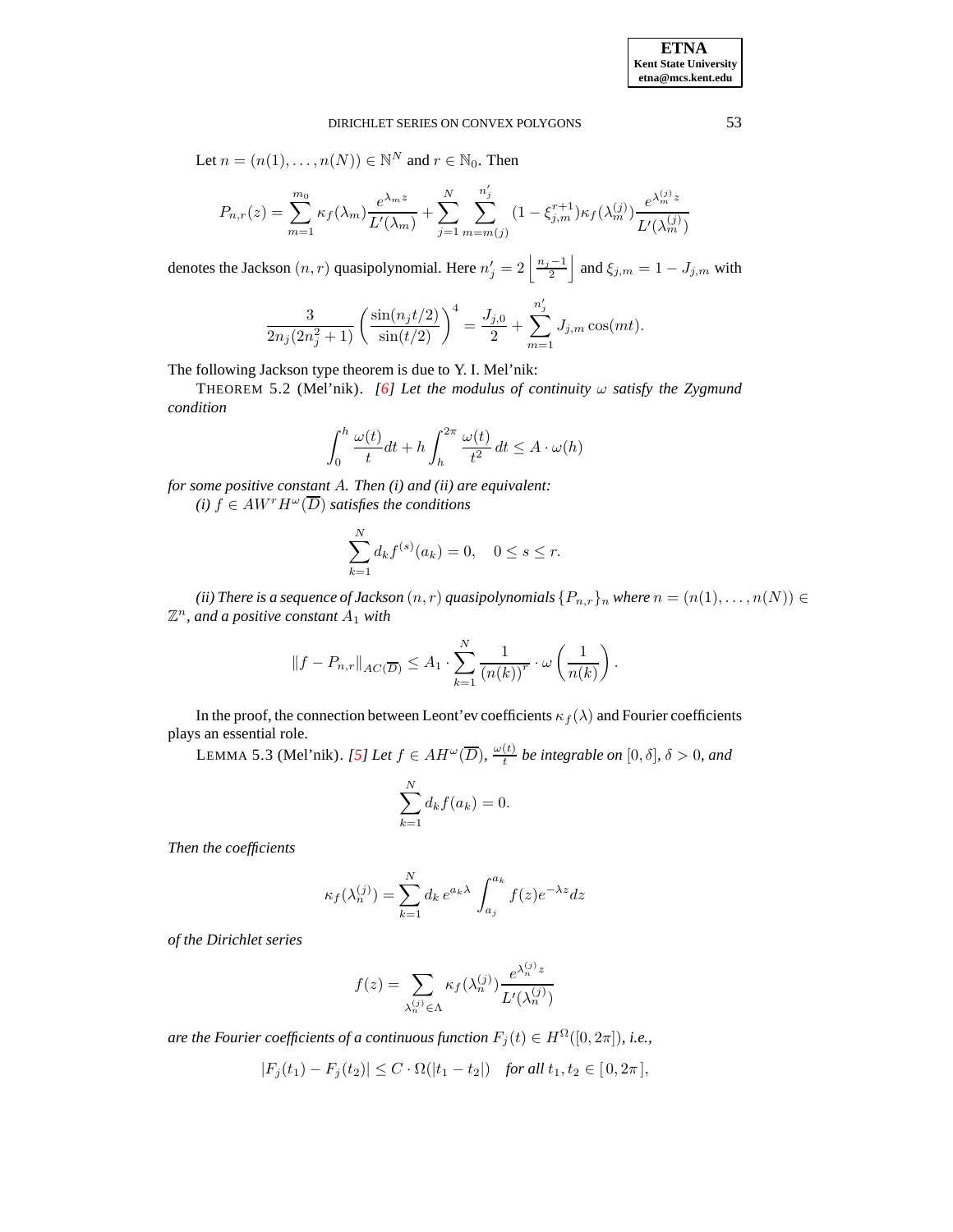*where* C *is a positive constant and*

$$
\Omega(h) \le A \cdot \left\{ \int_0^h \frac{\omega(t)}{t} dt + h \int_h^{2\pi} \frac{\omega(t)}{t^2} dt \right\}.
$$

**6. Application: A** new algorithm for signal analysis. Let  $f \in L^2([-\pi,\pi])$ . We assume that f contains the frequencies  $\lambda_1, \ldots, \lambda_N \in \mathbb{C}$ . With the results of the previous section we now have all we need to construct an adapted Riesz basis  $\mathcal{E}(\Lambda) = \{e^{i\lambda \cdot}\}\lambda \in \Lambda$  of complex exponentials with  $e^{i\lambda_1}\cdot,\ldots,e^{i\lambda_N}\cdot\in\mathcal{E}(\Lambda)$ , that fulfills all requirements of  $\S1.2$ . We consider the following algorithm for the calculation of the appropriate Riesz basis and the corresponding coefficients:

ALGORITHM 1.

1. *Consider the sine type quasipolynomial*

$$
L(z) = e^{i\pi z} + e^{-i\pi z} + \sum_{k=3}^{N+2} d_k e^{a_k z}
$$

*with*  $d_1 = d_2 = 1$ ,  $d_k \in \mathbb{C}$ *. Here*  $a_1 = i\pi$ ,  $a_2 = -i\pi$  *and*  $a_k \in ]-\overline{i}\pi, i\pi[$  *have* to be *chosen such that the zeros*  $\Lambda$  *of*  $L(z)$  *are separated and with*  $-i\alpha_1 > -i\alpha_3 > -i\alpha_4 > ... >$  $-i a_{N+2} > -i a_2.$ 

2. *Calculate*  $d_k$ *, such that*  $L(\lambda_m) = 0$  *for*  $m = 1, \ldots, N$ *, i.e., solve the system of* N *linear equations*

$$
\begin{pmatrix} e^{a_3\lambda_1} & \cdots & e^{a_N+2\lambda_1} \\ \vdots & & \vdots \\ e^{a_3\lambda_N} & \cdots & e^{a_N+2\lambda_N} \end{pmatrix} \begin{pmatrix} d_3 \\ \vdots \\ d_{N+2} \end{pmatrix} = - \begin{pmatrix} e^{i\pi\lambda_1} + e^{-i\pi\lambda_1} \\ \vdots \\ e^{i\pi\lambda_N} + e^{-i\pi\lambda_N} \end{pmatrix}.
$$

*This can by done by some form of Gaussian elimination.*

3. *Calculate the zeros*  $\Lambda = {\lambda_n}_{n \in \mathbb{Z}}$  *of*  $L(z)$  *with the help of Theorem [4.1.](#page-5-0) We interpret the points*  $a_1, \ldots, a_{N+2}$  *as vertices of a degenerate convex polygon. For this view, the points*  $a_3, \ldots, a_{N+2}$  *are counted twice and moved with respect to some small*  $\varepsilon > 0$ *. Hence we* get a polygon with vertices in the order  $a_1, a_3 - \varepsilon, \ldots, a_{N+2} - \varepsilon, a_2, a_{N+2} + \varepsilon, \ldots, a_3 + \varepsilon$  $\varepsilon$ ,  $a_1$  *(see Figure [6.1](#page-9-0) for an example).* 



<span id="page-9-0"></span>FIG. 6.1. *The construction of a convex polygon from an interval.*

*For this polygon Theorem* [4.1](#page-5-0) *gives the zeros of the corresponding quasipolynomial*  $L_{\varepsilon}(z)$  =  $e^{i\pi z} + e^{-i\pi z} + \sum_{k=3}^{N+2} d_k (e^{(a_k+\varepsilon)z} + e^{(a_k-\varepsilon)z})$ . For  $\varepsilon$  small enough they are good starting *points for standard zero seeking algorithms, for example the damped Newton's method. If the zeros*  $\Lambda$  *of*  $L$  *are not simple, change*  $a_k$ *,*  $k = 3, ..., N + 2$ *, in step* 1.